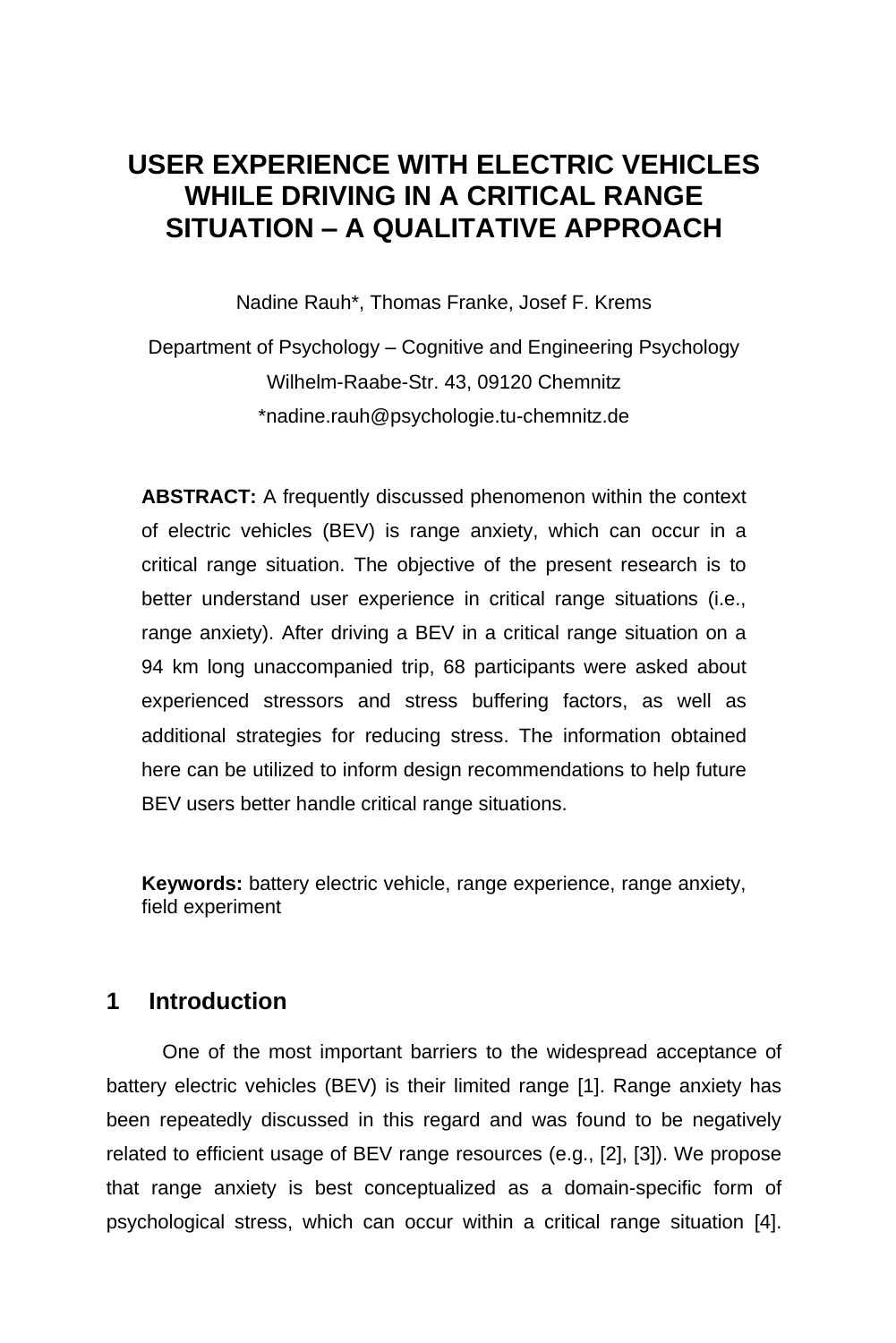There is some indication that relevant domain-specific knowledge regarding range and a better understanding of range dynamics while driving might help to alleviate range anxiety [2]. Hence, advanced driver assistance systems and an improved user interface design might both represent fruitful approaches for reducing range anxiety. However, in order to develop a usercentered system design, it is important to comprehensively understand the user experience in critical range situations (i.e., range anxiety). To our knowledge, there is currently a dearth of published research that focuses specifically on user experience in critical range situations. Previous evidence suggests that managing BEV range in everyday use is typically not characterized by experience with, but by avoidance of, such situations [2]. Therefore, studies examining user experience in critical range situations as one of several variables within a field trial lasting several weeks (e.g., [5], [6]) might fail to produce much usable data. Additionally, users typically cannot be interviewed immediately after experiencing such situations, but only after a few days or weeks, which subjects the data to retrospective biases and memory degradation.

The objective of the present study is to examine user experience immediately after a critical range situation by using a qualitative approach. Our approach is exploratory, focusing on the identification of different stress-inducing and stress buffering factors participants experienced in a critical range situation, as well as their additional ideas for reducing experienced stress.

#### **2 Method**

We conducted a field experiment in which participants were instructed to drive a round trip, on which they experienced a critical range situation (i.e., remaining range appeared only marginally sufficient to complete the trip). The BEV used in this study had a maximum available driving range between 130 and 160 km, depending on driving style [7]. The BEV had an ECO PRO mode that can be selected to automatically adjust the drive configuration and comfort functions to achieve a higher range. Range information was displayed via a digital remaining range display in km (range estimation based on charge level and energy consumption over the last 30 km, as stated in the user manual) and there was an onboard navigation system, which displayed the route and the remaining km the participants had to drive.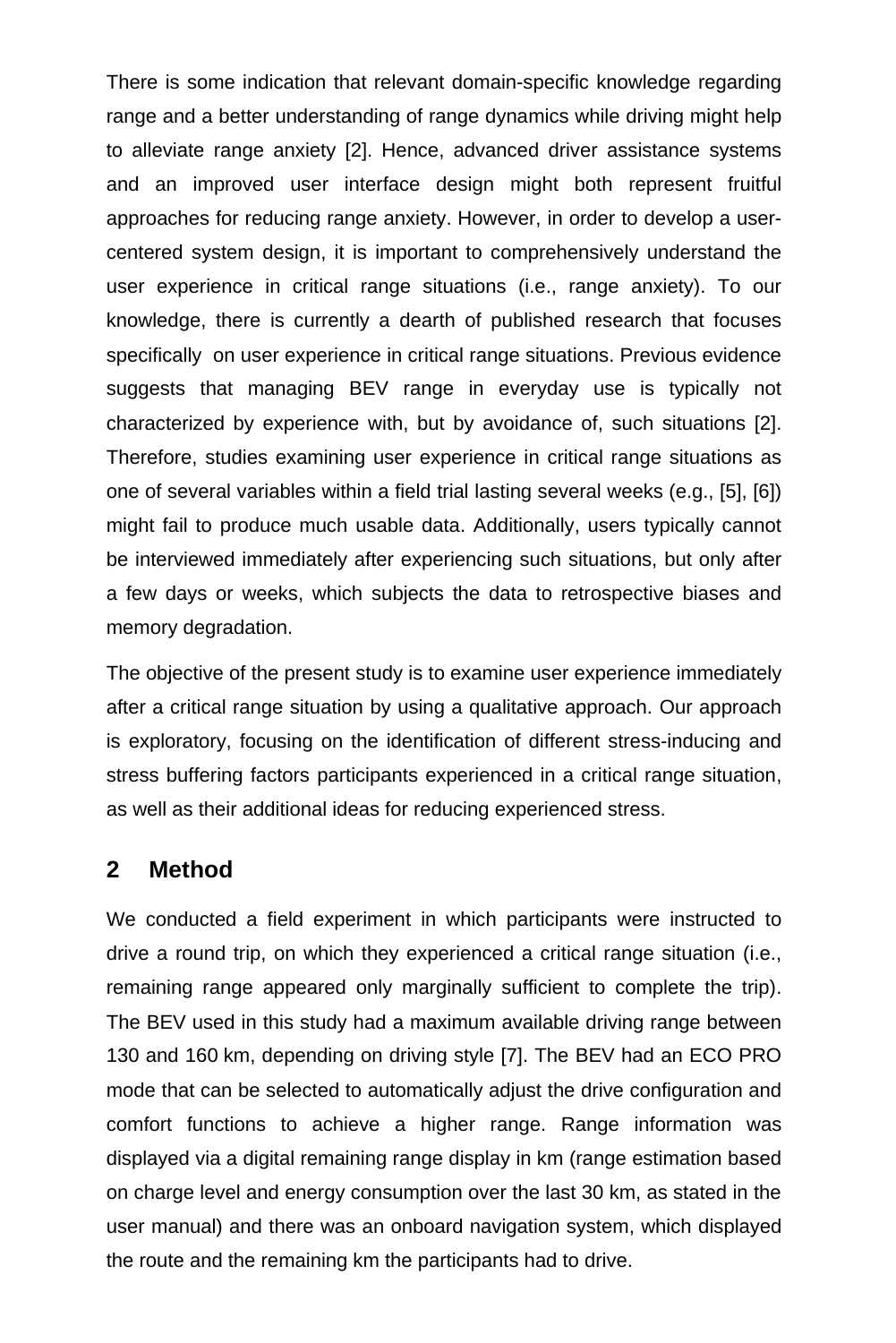## *2.1 Participants*

Participants were recruited via an online screening questionnaire. Seventyfour drivers completed the experiment. Six participants did not fulfill the criterion of driving in a critical range situation and were therefore excluded from the analysis. This criterion was defined as having a minimal experienced available range buffer throughout the trip that was smaller than average preferred minimum range safety buffer (item: "Which range buffer do you set for yourself, below which you would not be willing to drive the BEV anymore (except in exceptional circumstances)?"). The 68 participants (50 male and 18 female) were on average 31 years old, possessed a driver license since  $M = 12$  years, drove  $M = 1300$  km per month with a conventional car and had *M* = 15.73 km BEV driving experience.

#### *2.2 Field experiment setup*

With an average available driving range of 113 km (*MIN* = 97 ; *MAX* = 137 ; *SD* = 7.5), participants drove on a 94 km unaccompanied round-trip in a hilly rural area, with small villages and country roads. In the last section of the route, there was a 17 km long section of a German Autobahn. The round trip was designed to lead to a critical range situation due to the energy consumption profile of the first sections (e.g., driving mostly uphill: start of the trip at 298 m above sea level, after approximately 37 km at 600 m over sea level). Over the whole trip, participants experienced a minimum available range safety buffer of *M* = -2.45 km (*Min* = -27.0 km; *Max* = 11.0 km; *SD* = 9.14; participants' preferred minimum range safety buffer was *M* = 11.93; item assessed before the trip).

## *2.3 Data collection*

Participants reported their experience of the critical range situation immediately after the round trip in a structured interview. They were asked with open-ended questions (Q1) for stressors ("What worried you during the test drive? Which situations led to increased stress?"), (Q2) for stress buffering factors ("What calmed you down? Which situations decreased your stress level?"), and (Q3) for further strategies for reducing stress level ("What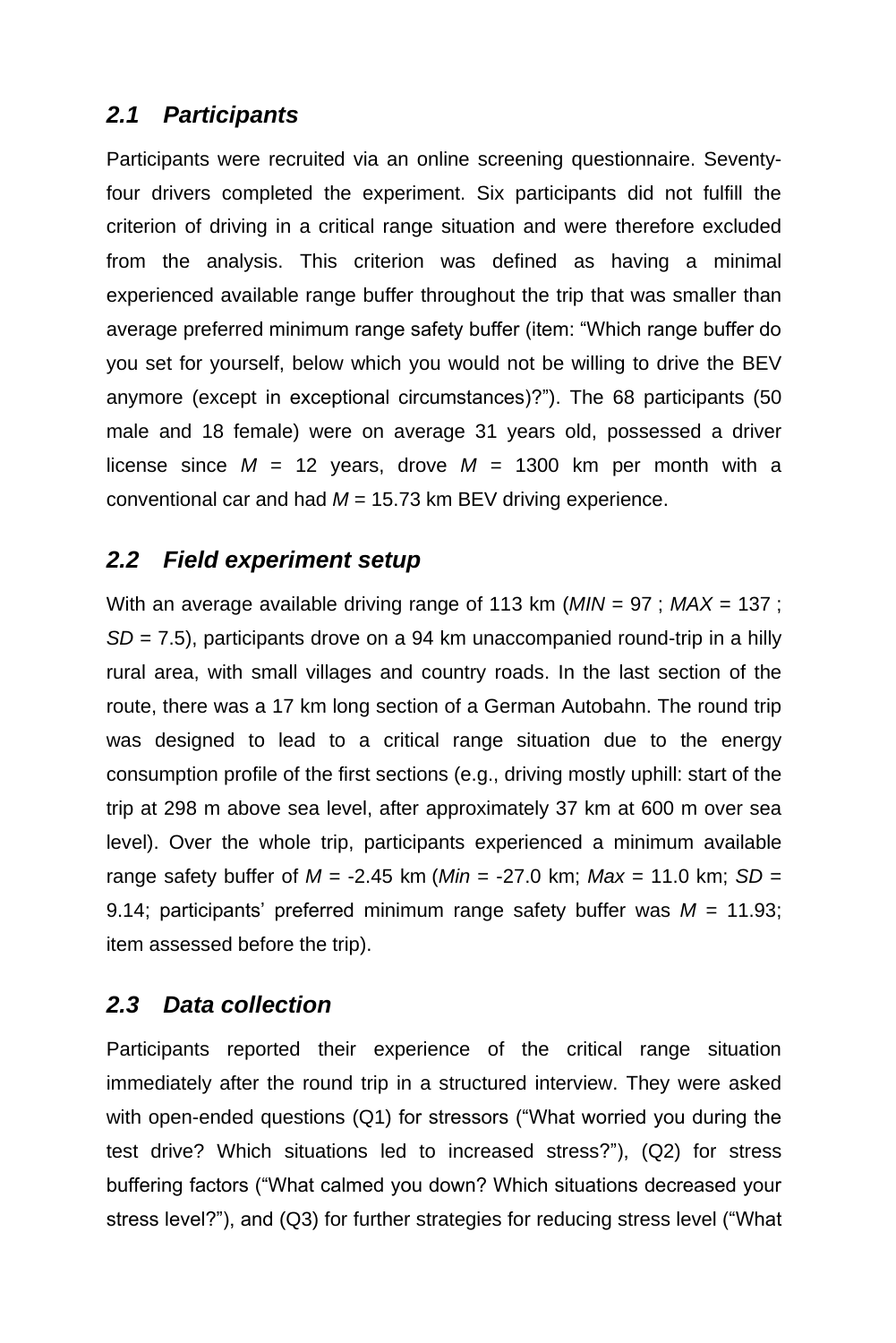would have helped you to be less stressed (e.g., which additional information before or while driving)?").

# *2.4 Data analysis*

Interview data were analyzed using the inductive category development methodology according to Mayring [8]. First, all answers were recorded and transcribed. After that, all relevant statements were coded and a system of categories was developed. Over the course of several coding processes, the system of categories was refined until a sufficiently condensed categorical structure was obtained for describing how participants experienced the critical range situation.

Following an exploratory approach, we were not primarily focused on the absolute number of participants in each category (i.e., the importance or relevance of, for example, certain stressors). Rather, we focused on the identification of a wide range of categories describing participants' experience in a critical range situation (i.e., which aspects caused stress and which aspects reduced stress). Still, we report in the following only those categories, which were mentioned by at least 7 participants (i.e., approximately 10%).

## **3 Results**

In the following section, we present the extracted categories (reported by a minimum of 7 participants; labeled with C, e.g., C1) of (Q1) stressors, (Q2) stress buffering factors, and (Q3) additional stress reduction ideas. For a better understanding of the categories, and thereby, user experience in a critical range situation, we provide translated examples of actual participant statements, which are representative of the categories (alongside the participant number, e.g., P12). Thus, the actual wording of the statements was preserved as closely as possible given the necessary changes inherent to the translation process. Annotations by the authors for better clarification of some statements are written in parentheses in italics.

As one might expect, when asked for (Q1) stressors during the trip, participants reported: (C1) decreasing range (e.g., limited available range safety buffers) and (C2) uncertainty (e.g., regarding consumption on different parts of the trip).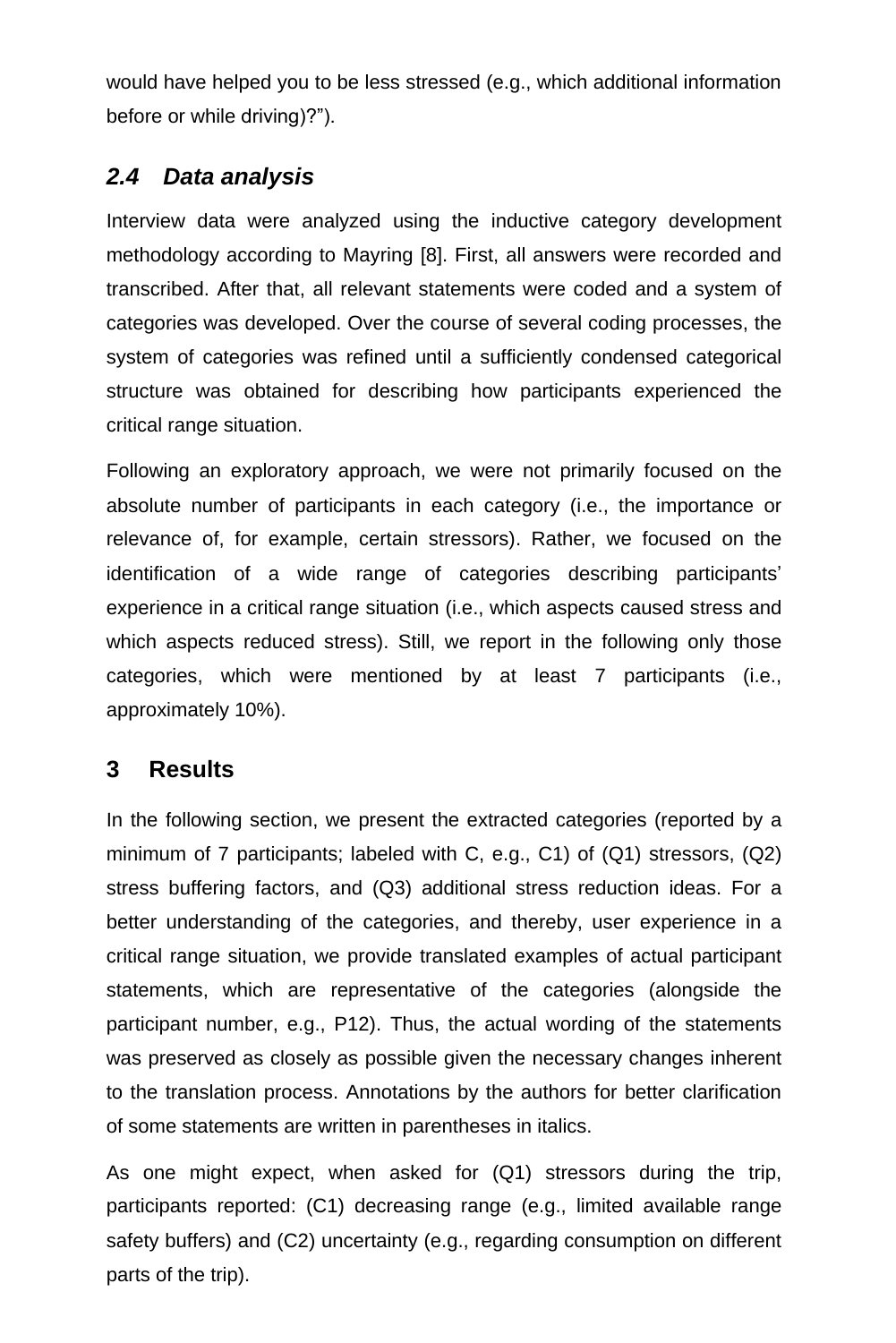Regarding (C1) decreasing range, one participant stated:

"[...] at the beginning the range display - the remaining range - decreased relatively fast." (P12)

For some participants, the clearly noticeable decrease in range was surprising:

"I think it was the first section when I left Chemnitz (*Chemnitz was the starting point for the trip; annotation by the authors)* - the remaining range display decreased relatively fast as I drove uphill, well, it was clearly noticeable surprising." (P26)

More often they endorsed the decreasing range safety buffer (i.e., difference between displayed remaining range and remaining trip length) rather than the decrease of remaining range in general as stress-inducing:

"But it was just every time, when the buffer became a little bit small." (P11)

"[...] that there was temporarily just a 3 kilometers difference between the route I still had to drive and the total distance the car still was able to drive. Well, I really was temporarily very nervous. " (P35)

The moment when the range safety buffer became negative (i.e., remaining range was smaller than remaining trip length) was especially stress provoking for participants:

"Well, every time when range fall below the remaining trip length." (P39)

Regarding (C2) uncertainty, for example with respect to BEV energy

consumption, participants stated:

"Well, actually only in the first section, because at this time I could not estimate how much I will consume and how much I can regain." (P43)

"Well, sometimes the unexpected fluctuation of range [...] sometimes it decreased faster, sometimes slower […]. That irritated me a little bit. And then I was always wondering: will it decrease or increase?" (P73)

The uncertainty regarding consumption, particularly the anticipation of the potential for high consumption on the last part of the trip (i.e., on the Autobahn), stressed participants:

"And then the Autobahn - well, as I realized that we have to drive on the Autobahn, I was not sure anymore." (P77)

"[...] and I thought: Okay, the Autobahn is still ahead! [...] the large distance […] I will not make it anymore." (P64)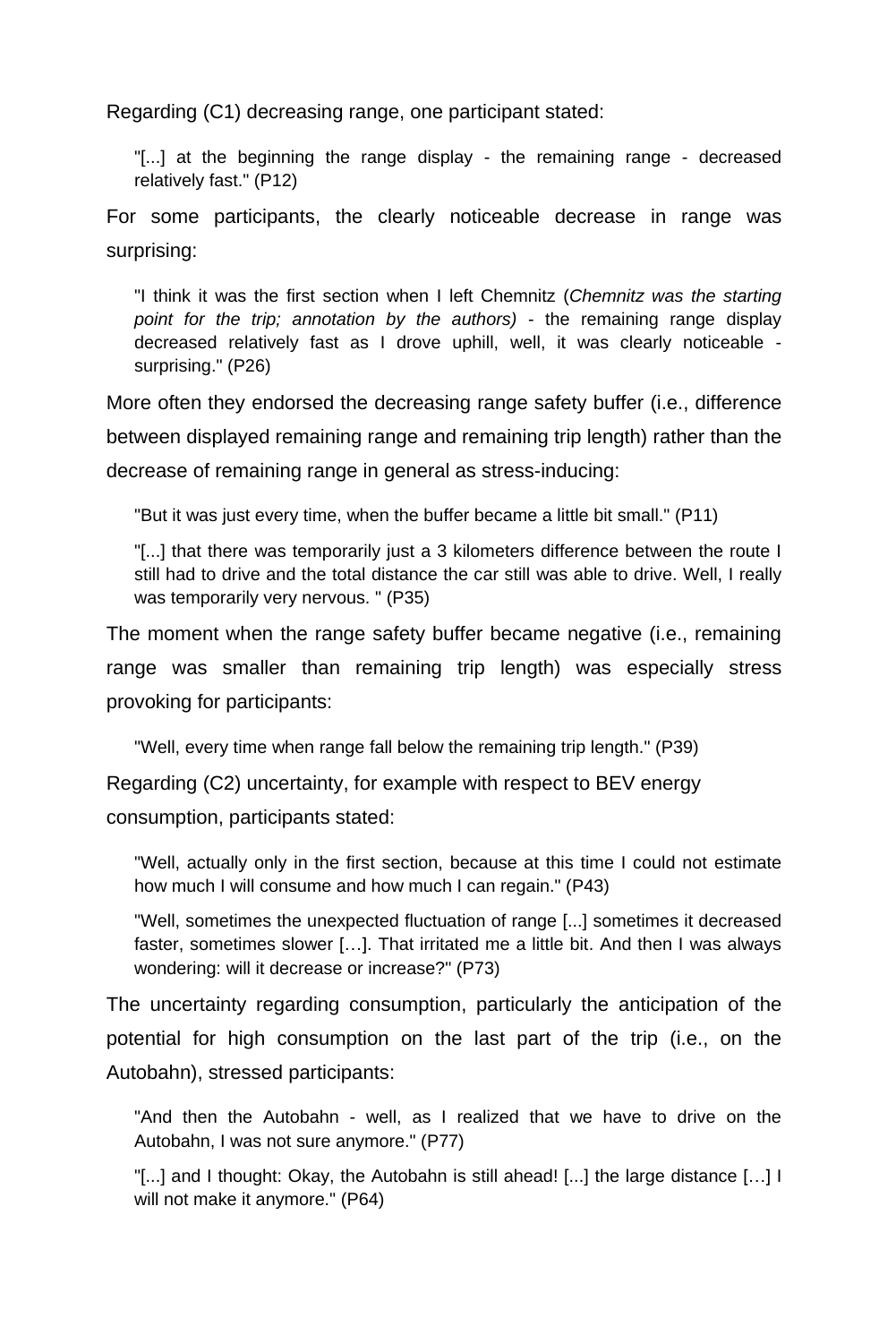Regarding (Q2) stress buffering factors, the data indicated that (C1) sufficiency of / increase in range while driving, (C2) certainty enhancement factors (e.g., appropriate user-interface allowing for accurate tracking of the range buffer, familiarity with the route), and (C3) energy consumption assistance factors (e.g., regenerative breaking, Eco-Pro mode) would be helpful.

Regarding (C1) sufficiency of / increase in range, participants reported:

"Simply that you had enough remaining range to reach the destination." (P17) More frequently, they endorsed a sufficient range safety buffer (i.e., difference between displayed remaining range and remaining trip length) rather than the remaining range in general as stress-reducing:

"Well, as long as the remaining range was higher than the remaining trip length, everything was okay." (P36)

One additional interesting finding related to C1 was, that users endorsed an increase in range safety buffers as a stress buffering factor, even if this buffer was still very small.

"[…] When I was successful, or alternatively it just happened that the difference became bigger – once it increased to 8 kilometers or so between the remaining range and remaining kilometers to drive." (P83)

"Well, first the fact that there is a negative buffer, well that... yes, that it was negative, because I realized that I calmed down when it, at the start, was at least plus/minus zero." (P99)

Regarding (C2) factors that increase certainty and therefore reduce stress, participants reported an appropriate user interface that allowed for accurate tracking of the range buffer:

"It calmed me that I could always see: How much remaining range I have and how many kilometers I still have to drive? And this difference was always positive." (P13)

"[…] the precise feedback of the range display. Well, you effectively always had the feeling that the range display really showed a value that is trustworthy. Because it changed frequently and adapted to the driving style. (P34)

Furthermore, also regarding (C2), participants reported familiarity with the route:

"[…] that it goes downhill at the end and you can save some energy, that was relatively clear to me, because I know the route" (P09)

"I would say, because I know the route well […], that it will go into the mountains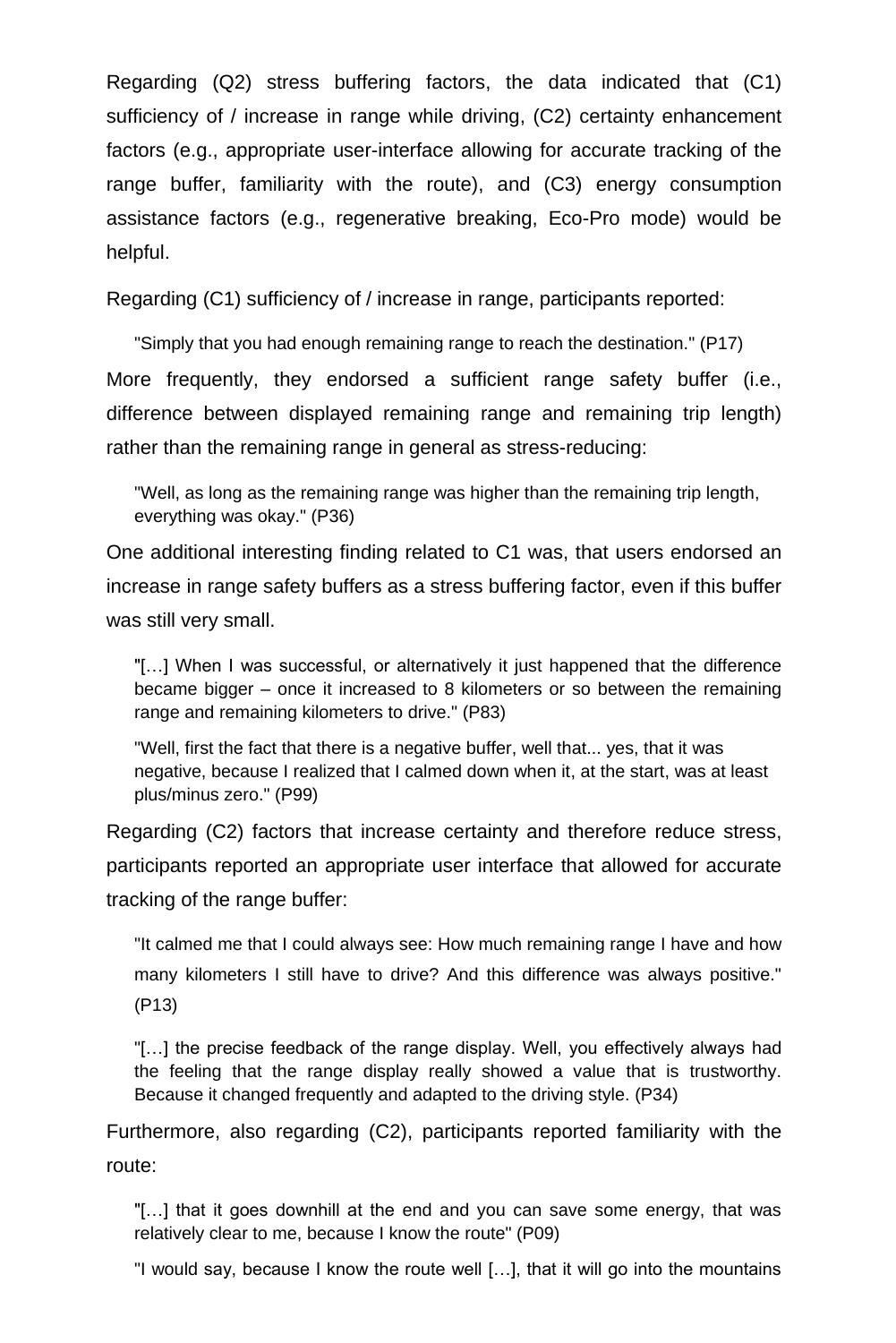and then, on the way back, downhill – well, knowing that it will go downhill." (P68)

Regarding (C3) energy consumption assistance factors, participants mentioned, for example, existence of the Eco-Pro mode:

"After finding the Eco-Pro mode - that calmed me, too." (P60)

Regarding (C3), participants also reported a successful energy-efficient driving style as a stress buffering factor:

"And that you got experience with this special electric powertrain while driving. That you know you can calculate how much range remains. That you see, how much energy you can regain, that you reach the kilometers you need to drive. And then you got a feeling for the gas pedal to drive really efficiently." (P23)

"Well, that you learn, as time passed, that your own driving style can contribute to a slower decrease of range." (P69)

"On the one hand, certainly the range display. That you can see how through a special – well, through a predictive driving style - that you also add kilometers. That it is appreciated, I will say." (P91)

Another point regarding (C3) is the regenerative braking, which was mentioned by participants:

"Well, also that kilometers were added through this recharge-thing. But that was actually the main reason, it was very calming." (P22)

"And also to see, when you are driving downhill, and two or three kilometers are regained through regenerative breaking – you see at least, that it is somehow of use and it does something." (P26)

Regarding (Q3), additional ideas for reducing stress, participants reported (C1) more knowledge in general (e.g., about energy-efficient driving style, Eco-Pro mode, interpretation of display information, consumption under different conditions such as Autobahn driving or using different electrical loads like heating or radio, elevation profile of the entire trip, existence of a range reserve), and (C2) more information while driving with a comprehensive user-interface (e.g., feedback on individual driving style, charging station network, detailed consumption information). A variety of statements, which provide an impression of participants' additional ideas for reducing stress, is shown below:

"But I don't know if it is possible: that by entering this route profile into the navigation system […]. That you just say, when it goes a bit uphill that it [*the navigation system*] calculated how much [*range*] you need on the basis of the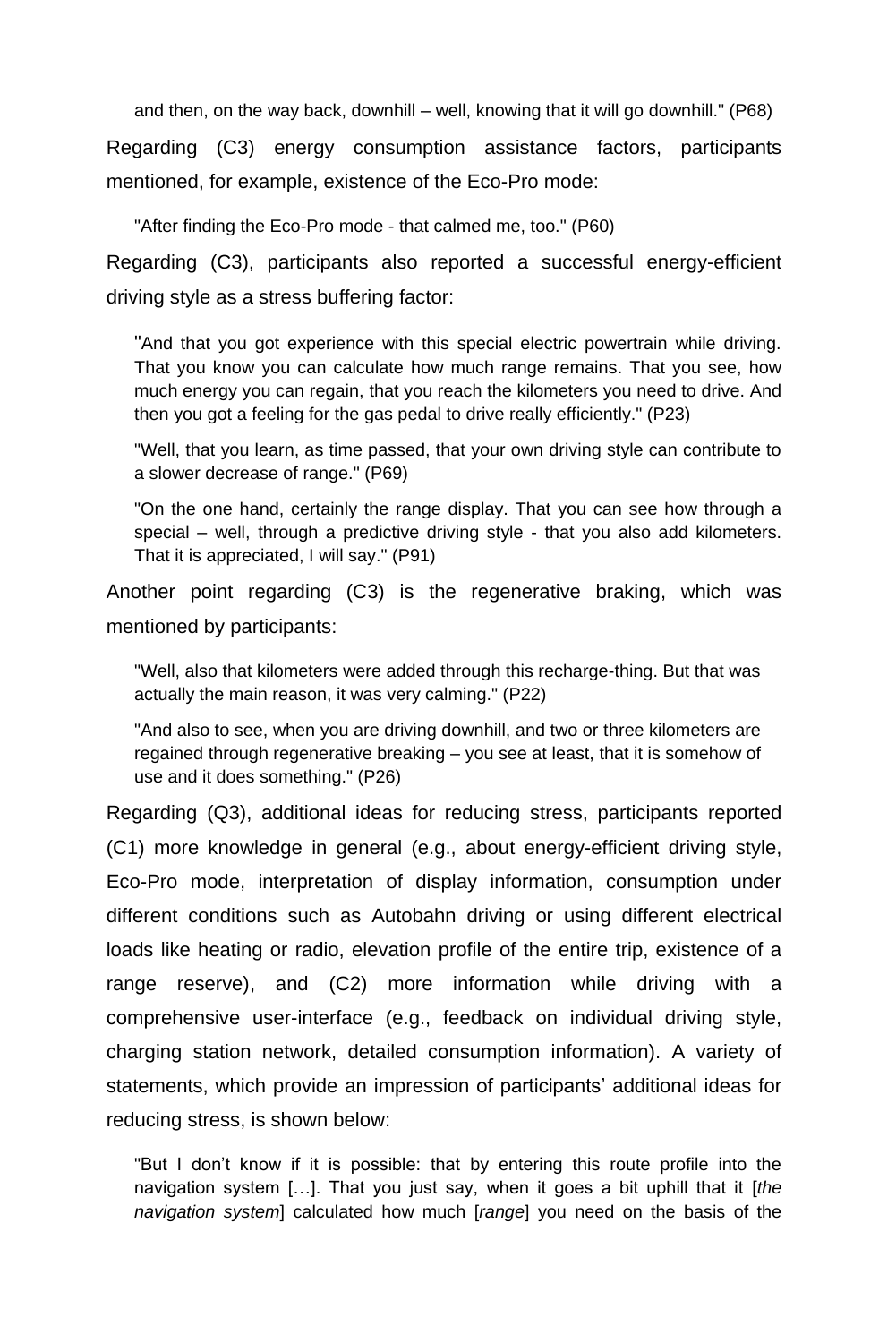route profile." (P12)

"What would help me is such a head-up-display, so that you don't always have to look down, because you have on the one hand the display where you can see the charging or discharging status, the remaining range, and from the navigation system, the remaining distance you still have to drive. It [*the head-up-display*] projected this data on the inside of windshield. So you can concentrate fully on the road and have all of the important information in the field of view." (P23)

"That there is a display that shows how efficiently I drive. That means, I know that my battery, my engine, my complete energy consumption inside [*the vehicle*] worked optimally." (P28)

"Well, maybe hints, how you can drive… well, from the car. […] Yes, energyefficient driving style. Or, I also think that the pedal is very, very sensitive. You have to habituate to it so that you may find somewhere the right millimeter when the use of power and the [*energy consumption?*] are lowest. (P40)

## **4 Discussion**

Results show that participants endorsed a variety of different responses to the interview questions (Q1-Q3). Out of these responses, (A) critical factors related to user experience could be extracted which might provide a starting point for improving the user experience, and (B) derive system design recommendations from these improvement suggestions that could help future BEV users better manage critical range situations.

Regarding (A), one relevant factor is the available range safety buffer. Results indicate that the difference between displayed remaining range and remaining trip length is very important for users (i.e., it is the primary variable that determines user experience). When this buffer decreases, usage comfort also decreases. In particular, the moment in which the range buffer becomes negative marks a substantial change in the quality of the user experience (i.e., it represents the tipping point for range stress). When the buffer increases, users calm down, even if the range buffer is still within the critical range. Data shows that, in a critical range situation, participants used the available range buffer, rather than the absolute remaining range values when evaluating the situation. Therefore, it is essential to provide users with the information needed to accurately evaluate this buffer (e.g., remaining range, remaining trip length) in an easily accessible way. Another major critical factor is uncertainty with respect to BEV energy consumption. When users are unsure about the BEV's consumption due to individual factors (e.g., driving style), environmental factors (e.g., route profile, Autobahn) or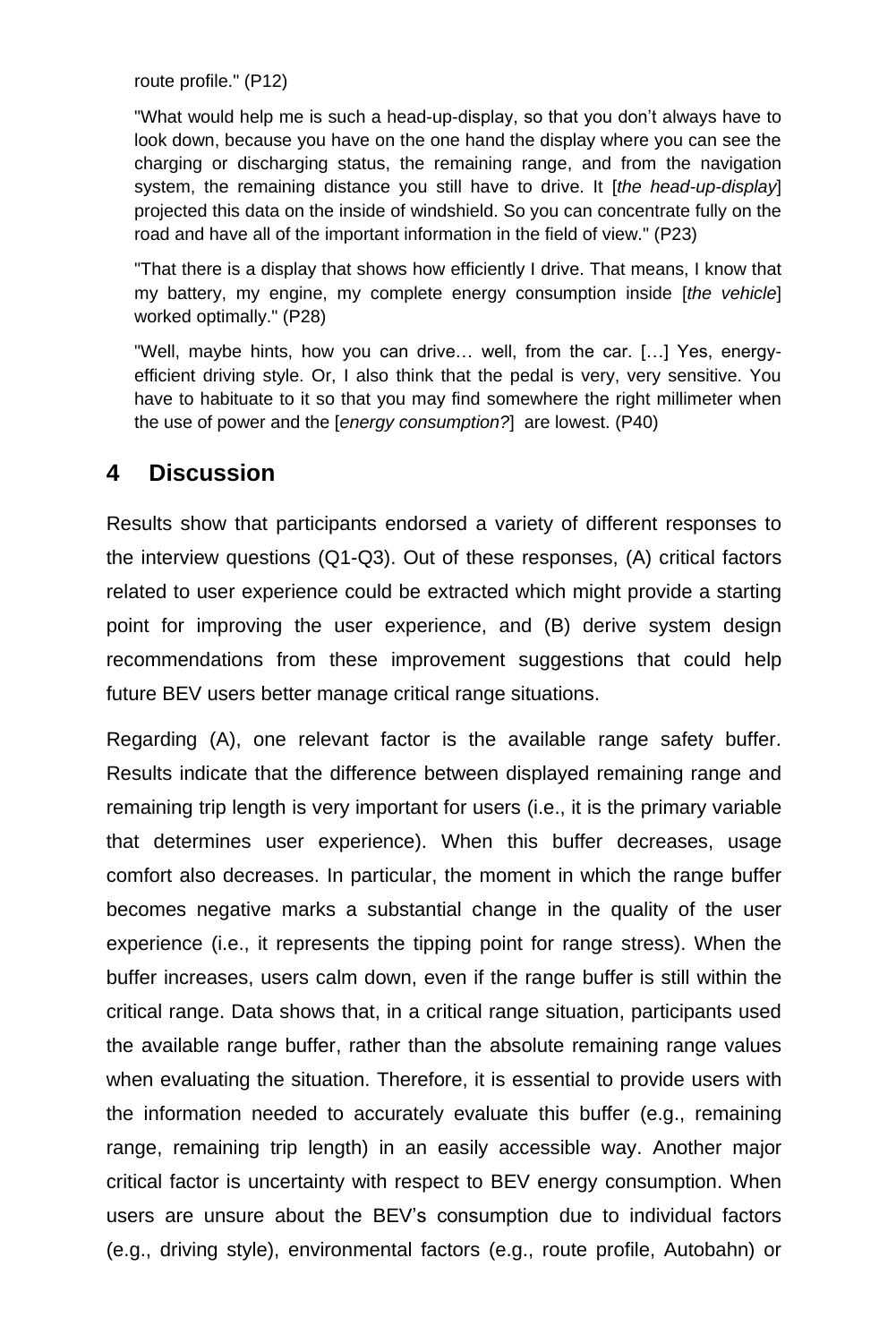BEV-related factors (e.g., different driving modes, effects of regenerative braking), the quality of the user experience is reduced. On the other hand, familiarity with the route (e.g., route profile, shortcuts) and "getting a feeling" for the BEV (e.g., regarding the drive pedal, consumption and regeneration of energy under different conditions) improve the user experience. Therefore, in order to feel comfortable even in a critical range situation, it is important to provide relevant knowledge for reducing uncertainty (e.g., help users to understand BEV energy consumption and development of BEV range under different conditions affected by various individual, environmental and BEVrelated factors; provide information about route profile).

Regarding (B), a fruitful approach might be the incorporation of more detailed/domain-specific information management systems. This approach would be especially helpful in reducing uncertainty as a stress-inducing factor. Here, two approaches appear important: 1) provision of information about the BEV (e.g., about eco-driving, different driving modes, interpretation of display information, consumption under different conditions), with, for example, interactive manuals or trainings. And 2) provision of more information while driving (e.g., feedback and hints for individual energyefficient driving style, information about the range safety buffer, detailed consumption information, trip elevation profile) through a comprehensive user interface. Therefore, effective displays (i.e., precise, dynamic, reliable) are needed. Individualized feedback regarding the success of users' efforts to reduce energy consumption and recommendations for additional range enhancement strategies seem to be important issues.

Moreover, displays should allow for accurate tracking of the range buffer (i.e., matching of remaining range and remaining trip length), which means that the relevant information is optimally displayed (e.g., information visible simultaneously or perhaps the range safety buffer could be automatically computed by the BEV's information management system and shown as a percentage or in total kilometers). As continuous information on this variable appears to be important in critical range situations, a head-up display or a similarly visible display location would appear to be particularly helpful.